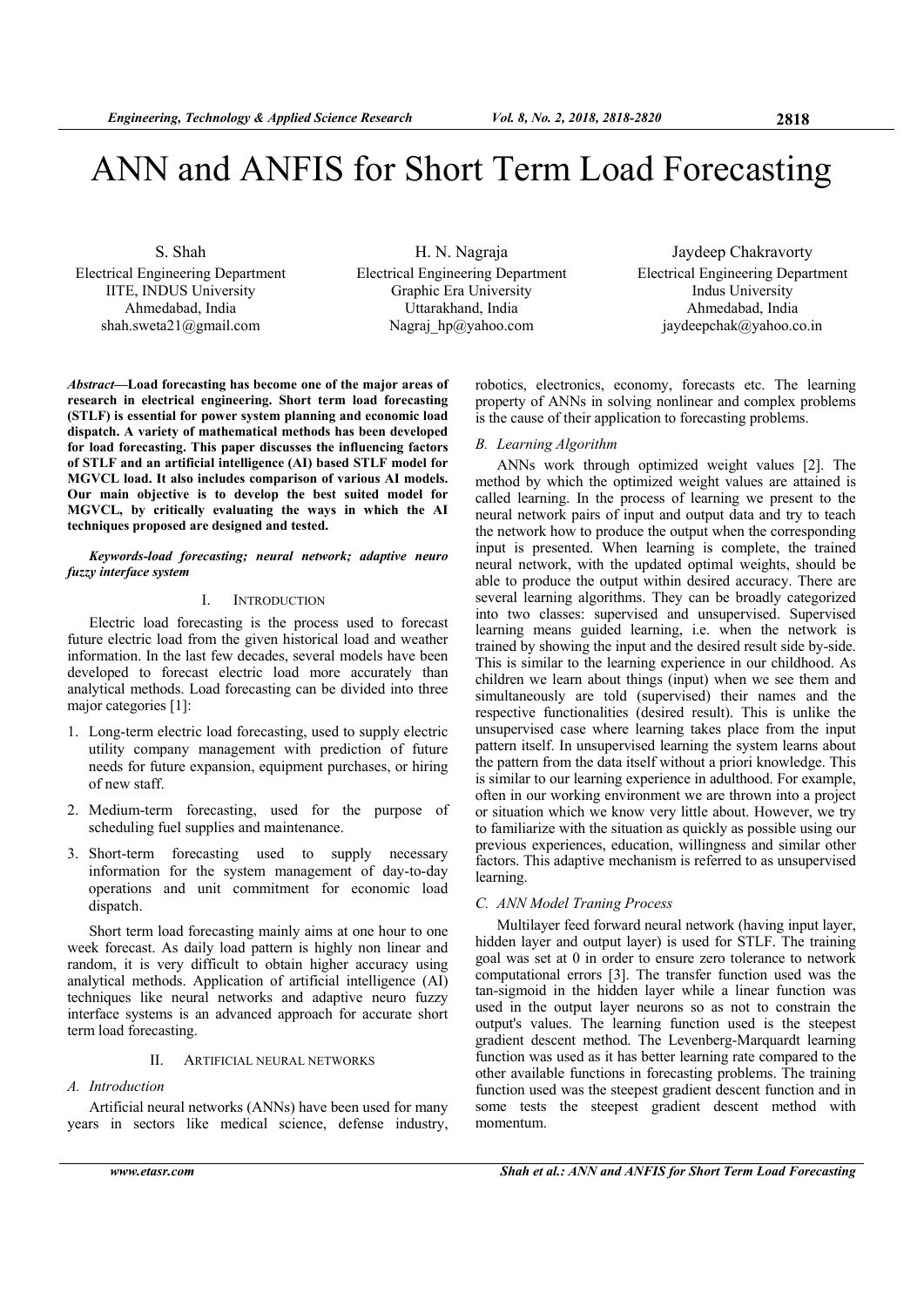#### $III$ ADAPTIVE NEURO FUZZY INTERFACE SYSTEM

An adaptive neuro-fuzzy inference system or adaptive network-based fuzzy inference system (ANFIS) is a kind of artificial neural network that is based on Takagi-Sugeno fuzzy inference system. Since it integrates both neural networks and fuzzy logic principles, it has the potential capturing the benefits of both in a single framework. Its inference system corresponds to a set of fuzzy if-then rules that have learning capability to approximate nonlinear functions. Hence, ANFIS is considered to be a universal estimator.

#### A. ANFIS Architecture

In ANFIS architecture  $[4]$  (Figure 1), each joint in the same layer has the analogous function. Level 1 shows that with each input in terms of its association grade a linguistic tag is associated. This is also called membership grade [5] and it can be defined by suitable membership functions with appropriate parameters. The foundation parameters associated with functions are called nonlinear parameters.



Fig. 1 ANFIS architecture

Layer 2 shows fuzzy AND operations using an appropriate operator on the input signals to generate the output can be given as

$$
0i^2 = Wi = \mu \text{pi}(x)\mu \text{q}i(x); \quad i = 1, 2 \tag{1}
$$

The output of this level is normally known as the analogous rule of firing power. The ratio of a rule's firing strength is the summation of the firing strengths of all the rules and is calculated in layer 3. This is known as firing strengths of normalization. The throughput of layer 3 can be given by:

$$
0i3 = Wi = \frac{Wi}{W_1 + W_2}; \qquad i = 1, 2
$$
 (2)

The output of layer 4 is given by:

$$
0i4 = W1d1 = w1(aix + biy + ci); \quad i = 1, 2 (3)
$$

In this, resulting parameters are ai, bi and ci where  $i=1$ , 2 of the ANFIS. The amount of parameters of ANFIS is the sum of premise and resultant parameters. In layer 5, overall output of ANFIS which can be given below is the summation of incoming signals.

$$
0i5 = \sum_{i} w1di = \frac{\sum_{i} widi}{\sum_{i} wi}
$$
 (4)

www.etasr.com

The ANFIS structure is a meaningful assignment of node functions and because of this several configurations are possible. ANFIS is an amalgamation of fuzzy logic and neural network holding the benefits of both.

# **B.** Learning Process

As mentioned above, both the premise (non-linear) and consequent (linear) parameters of the ANFIS should be tuned. utilizing the learning process, to optimally represent the factual mathematical relationships between the input space and output space. Normally, as a first step, an approximate fuzzy model is initiated by the system and then improved through an iterative adaptive learning process. Basically, ANFIS takes the initial fuzzy model and tunes it by means of a hybrid technique combining gradient descent back propagation and mean leastsquares optimization algorithms. At each epoch, an error measure, usually defined as the sum of the squared difference between actual and desired output, is reduced. Training stops when either the predefined epoch number or error rate is obtained. There are two passes in the hybrid learning procedure for ANFIS. In the forward pass of the hybrid learning algorithm, functional signals go forward till layer 4 and the consequent parameters are identified by the least squares estimate. In the backward pass, the error rates propagate backward and the premise parameters are updated by the gradient descent. When the values of the premise parameters are learned, the overall output (f) can be expressed as a linear combination of the consequent parameters as:

$$
f = \frac{w_1}{w_1 + w_2} f_1 + \frac{w_2}{w_1 + w_2} f_2 = \overline{w_1} f_1 + \overline{w_2} f_2
$$
  
=  $(w_1 x_1) m_1 + (w_1 x_1) n_1 + w_1 q_1 + (w_2 x_2) m_2$  (5)  
+ $(w_2 x_2) n_2 + w_2 q_2$ 

which is linear. In the forward pass of the learning algorithm, consequent parameters are identified by the least squares estimate. In the backward pass, the error signals, which are the derivatives of the squared error with respect to each node output, propagate backward from the output layer to the input layer. In this backward pass, the premise parameters are updated by the gradient descent algorithm.

#### IV. RESULTS

#### A. ANN Model Results

Table I shows the comparison of ANN model error and forecasted error. Average ANN error for  $6^{\text{th}}$  January is 0.05%<br>and forecasted error is -1.346% while for  $7^{\text{th}}$  January average ANN error is 0.134% and forecasted error is -1.566%. Figure 2 shows the comparison of ANN error and forecasted error for November and December. It shows that ANN error is very small compared to forecasted error. Figure 2 also shows the comparison of errors for the entire year which varies between -0.3% to 0.5%. It indicates that application of ANN for STLF improves the accuracy of forecasting. The ANFIS error for February and March (Figure 2) varies up to 0.07%. A model for the entire year could be similarly developed. A comparison between errors is also shown in Figure 2.

**Shah et al.: ANN and ANFIS for Short Term Load Forecasting**